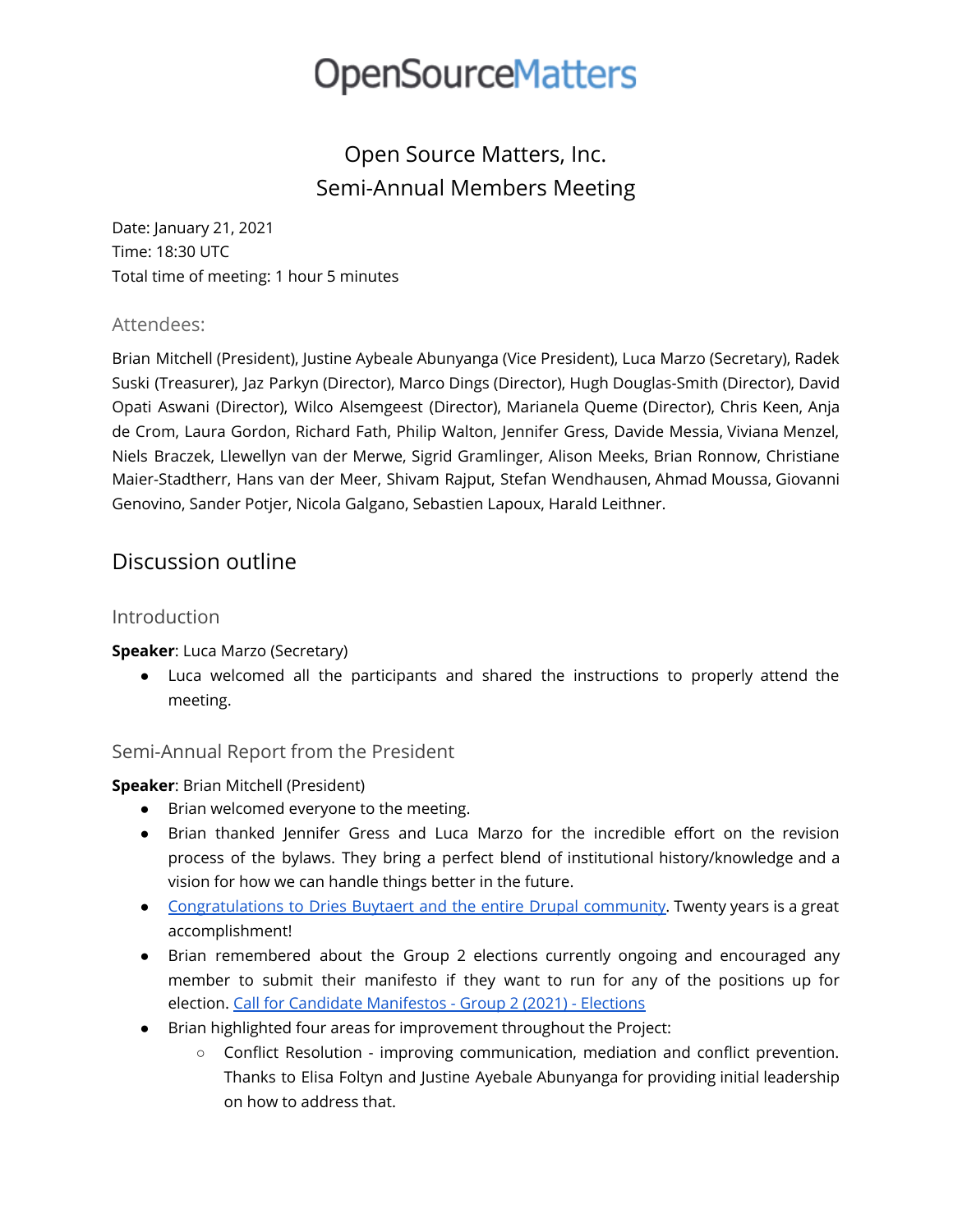- Support for the Marketing Department, especially with Joomla 4 approaching the release phase.
- Long term planning, budgeting and visioning, to give a more stable outlook to the Project.
- Joomla 3 has been an amazing journey, Joomla 4 is on the horizon. How do we see the future, and Joomla 5?

#### Questions & Comments

- Jennifer Gress asked whether the outcome of the work done by Elisa and Justine will be shared. Brian shared that the work is still ongoing and the results will be shared once completed.
- Anja de Crom asked if there is the need to form a Joomla 5 strategy working group. Niels Braczek pointed out that the Software Strategy & Architecture Team is there for such purpose.

#### Legal & Finance Department

**Speaker**: Hugh Douglas-Smith (Director)

- Hugh announced the recent Platinum Sponsor, Scala Hosting.
- Hugh recognised our long term hosting partner Rochen who has provided the full suite of hosting for the Joomla project since pretty much the outset. Their provision is worth a significant amount to us as a project and is very greatly appreciated.
- Finally, Hugh wanted to reach out and thank our newest partner, Google. Google has contributed sponsorship to the project and will be providing further resources as part of their project of making the web more accessible. This marries very well with our work in Joomla 4 for better accessibility.
- Joomla relies on all of our sponsors to enable us to continue and I want to take this opportunity to thank each and everyone of them for their support and assistance.

#### Marketing & Communications Department

#### **Speaker**: Marianela Quemé (Director)

- Special thanks to all the members of the marketing team who have never stopped working regardless of hardships or great days.
- The Instagram Giveaway campaign was launched last year.
- Google Adwords campaign, was started but stopped due to funds.
- Joomla 4 landing page for promoting Joomla 4 was commissioned to the Production Department so it could be created hand in hand.
- Joomla 4 team has continued to work to finish items related to promoting Joomla 4 when it launches.
- Social media team's endless dedication to post in the social media channels about everything related to Joomla including thank you notes to sponsors.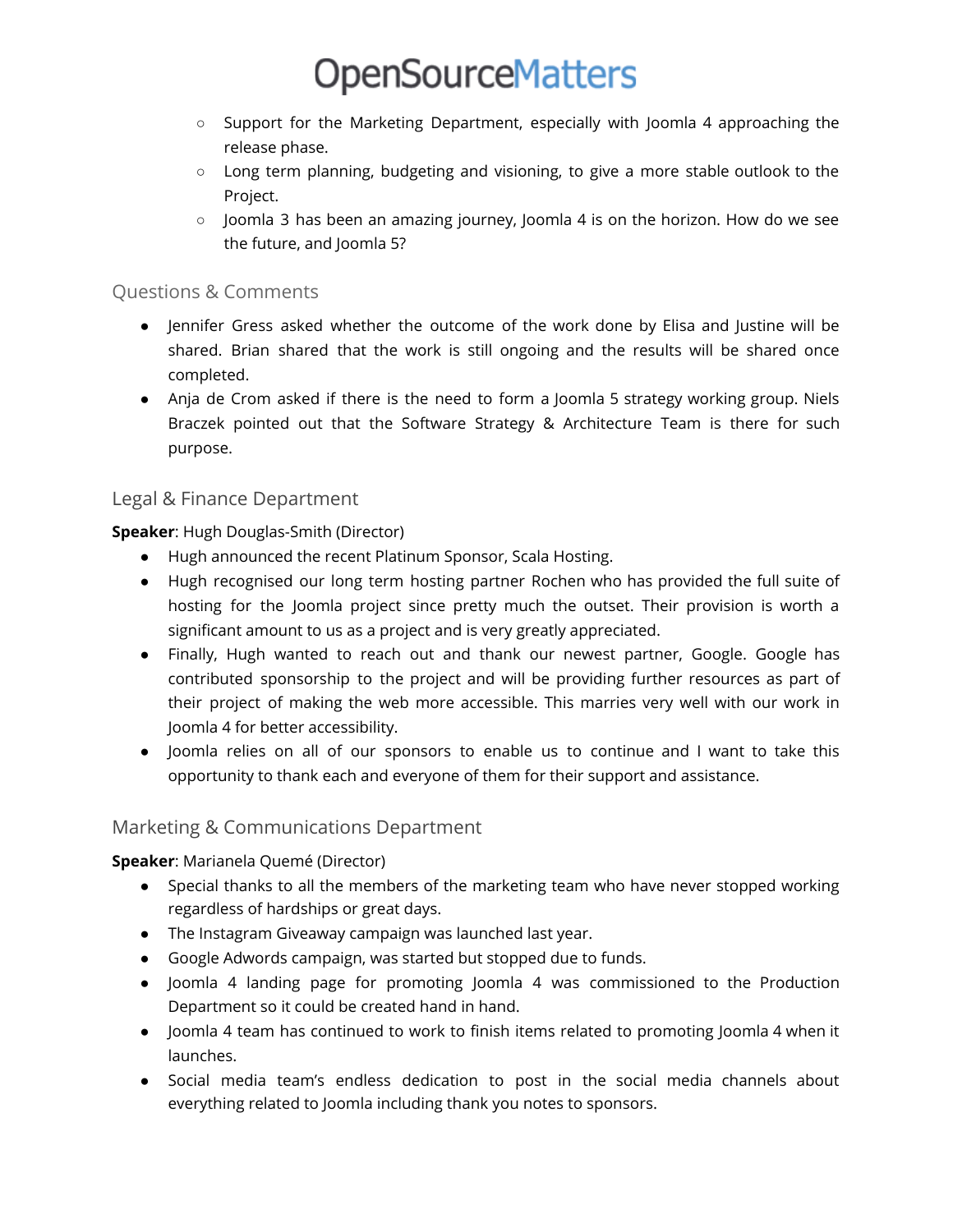- We need better communication with all teams.
- There is a great need for a new Marketing Team leader.
- We need to reactivate inactive teams, and continue to build campaigns that will market Joomla to the world.

#### Questions & Comments

- Anja de Crom shared concerns from the Community about Joomla market share. Marianela reminded the need of a strong Marketing Team to change the decreasing trend and increase our numbers.
- Philp Walton highlighted the presence of the Community that can be engaged and involved as a marketing arm through awards, polls, articles to comment, to help market the product.
- Wilco Alsemgeest asked if there will be a blog post about the "target group" of users identified for Joomla. Marianela confirmed that the blog post will be published once the work on the topic will be completed.

#### Programs Department

#### **Speaker**: Jaz Parkyn (Director)

- Joomla Certification Program the team is continuing the work on the migration to Shika LMS, that will replace Moodle as exam platform, this activity should be completed by the end of Q1 2021. During the year the team aims to provide a last update to the Joomla 3.x Administrator Exam, aligned with the latest updates of the Joomla 3.x series of the CMS and to provide the brand new Joomla 4 Administrator Exam that should be delivered roughly 6 months after J4 is released.
- Volunteers Engagement Team VET will continue the work started in 2020 on the three R's (Recruitment, Retention and Recognition). The first goal for the team is to establish a proper workflow to handle the recruitment of new volunteers and their onboarding, with particular attention to onboarding pathways from specific "programs" like Pizza Bugs and Fun, GSoC and the local Joomla Users Groups. Some activities have started to analyze the reasons why the organization is not able to retain all the volunteers, the team developed also an "Exit interview" that is going to be implemented when volunteers leave teams or the project as such.
- Education Outreach Working Group The working group defined its mission and motto during 2020 and is going into the implementation phase in 2021. Their motto is "Entice, Engage and Educate" and reflects the mission that was adopted: be a hub of teaching tools and resources for those who want to teach and learn Joomla around the world. The group is actively collecting materials and information from participants who held classes related to Joomla, aiming to prepare a curriculum to propose Joomla in classes for several education paths (schools, universities, continuing education for adults).
- All of the department teams are holding monthly meetings minutes of these meetings are regularly published on the Volunteer Portal.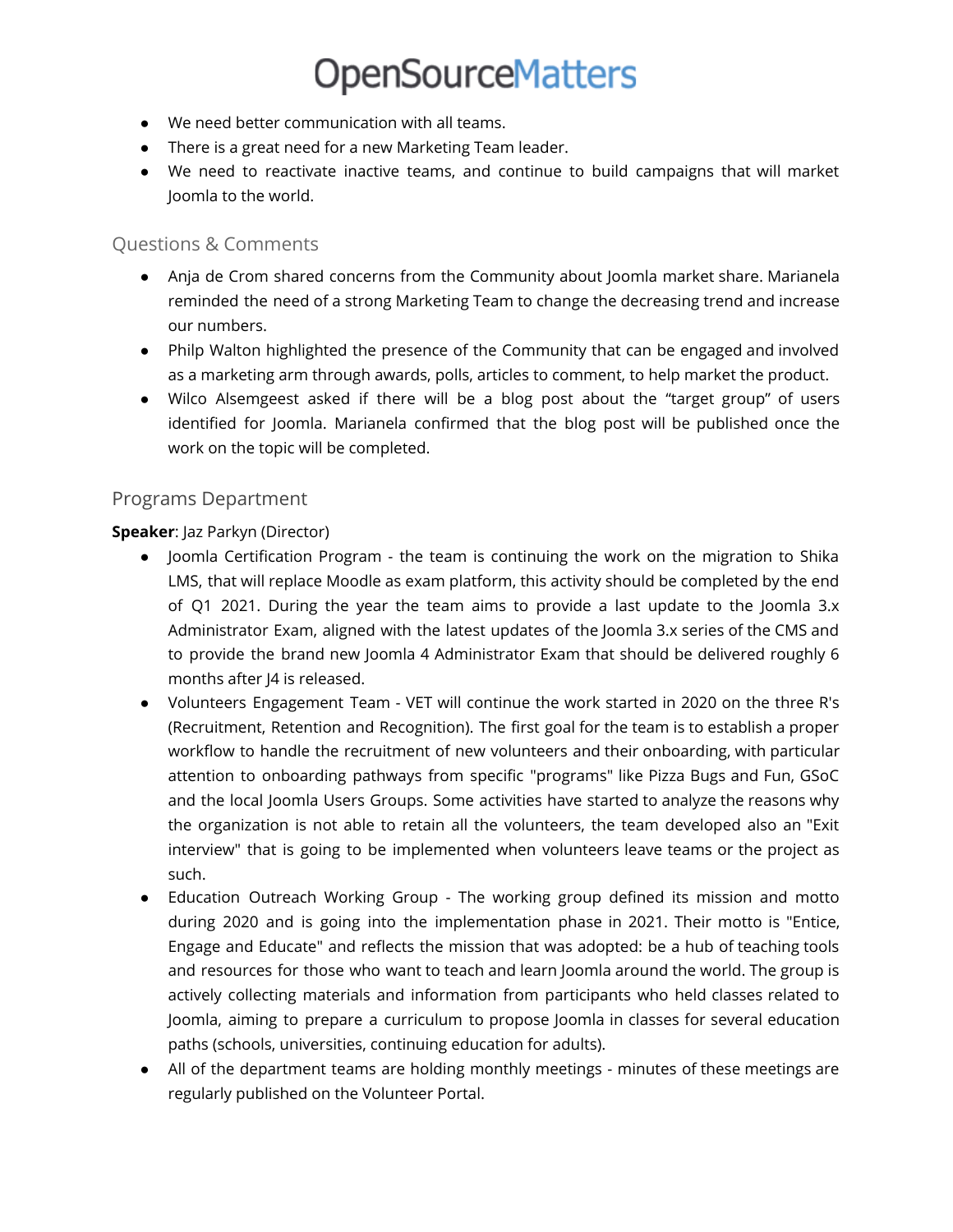#### Operations Department

**Speaker**: Wilco Alsemgeest (Director)

- A lot of other great things have been done within the department, the teams, together with other volunteers within the community. Most (if not all) are written in the various reports, blog posts, magazine articles and other places. I will mention a few.
- The Community Magazine Team has done a great job, after the hard work by Rowan to migrate the old site and data into a new one. With the great help of StackIdeas (Mark Lee and his team) for the design. Andrea and Luca (of course the other members) started the first issue in March 2020. What an outstanding job they all did, the JCM is rocking again. <https://volunteers.joomla.org/teams/joomla-community-magazine-team>
- All members of the webmasters team have spent a lot of their valuable time to create structure, define procedures and policies and most importantly an stable environment to work in, but also for our systems.

There is too much done to name every single thing (it's all in the reports), the results are great, unnecessary systems are gone, old systems are replaced or upgraded, security has been increased, processes have been standardized and made the same in all relevant parts. Check the department reports: <https://volunteers.joomla.org/departments/operations> and the Webmaster team reports: <https://volunteers.joomla.org/teams/webmasters-team>

● A painful point in the last year was the "Joomla Resource Directory" breach, members of the community did their best to build a new solution within the central Community website. The transition has definitionally be bumpy, there are probably enough improvements to be made. We have been able to create a new starting point for all companies providing Joomla Services and users to find these companies.

#### Production Department

**Speaker**: Marco Dings (Director)

- Since the last half year meeting significant progress has been made in maintaining the three release branches 3.9x, 3.10 and 4.0, and many thanks to everybody that contributed.
- The 3.10 branch will serve as a springboard in the migration to the upcoming 4.0 release, extensions running under 3.10 should run under 4.0, making for an easier migration. As for 4.0 we have now reached the 6th beta and the original intention was to move to a release candidate. However the beta release of Bootstrap 5 sparked an ongoing discussion to use Bootstrap 5 instead of Bootstrap 4. This is a multi faceted discussion and Production will provide a blog post with the considerations once a decision is reached.
- Joomla 4 will be a significant step forward in serving the designated market of middle to large companies and governments whilst not abandoning smaller companies.
- From a user perspective Joomla 4 will be better tailored to content creators with o.a.the ability to directly create menu items from content, a significantly improved media manager, workflow and accessibility. Developers can look forward to a command line interface, a REST